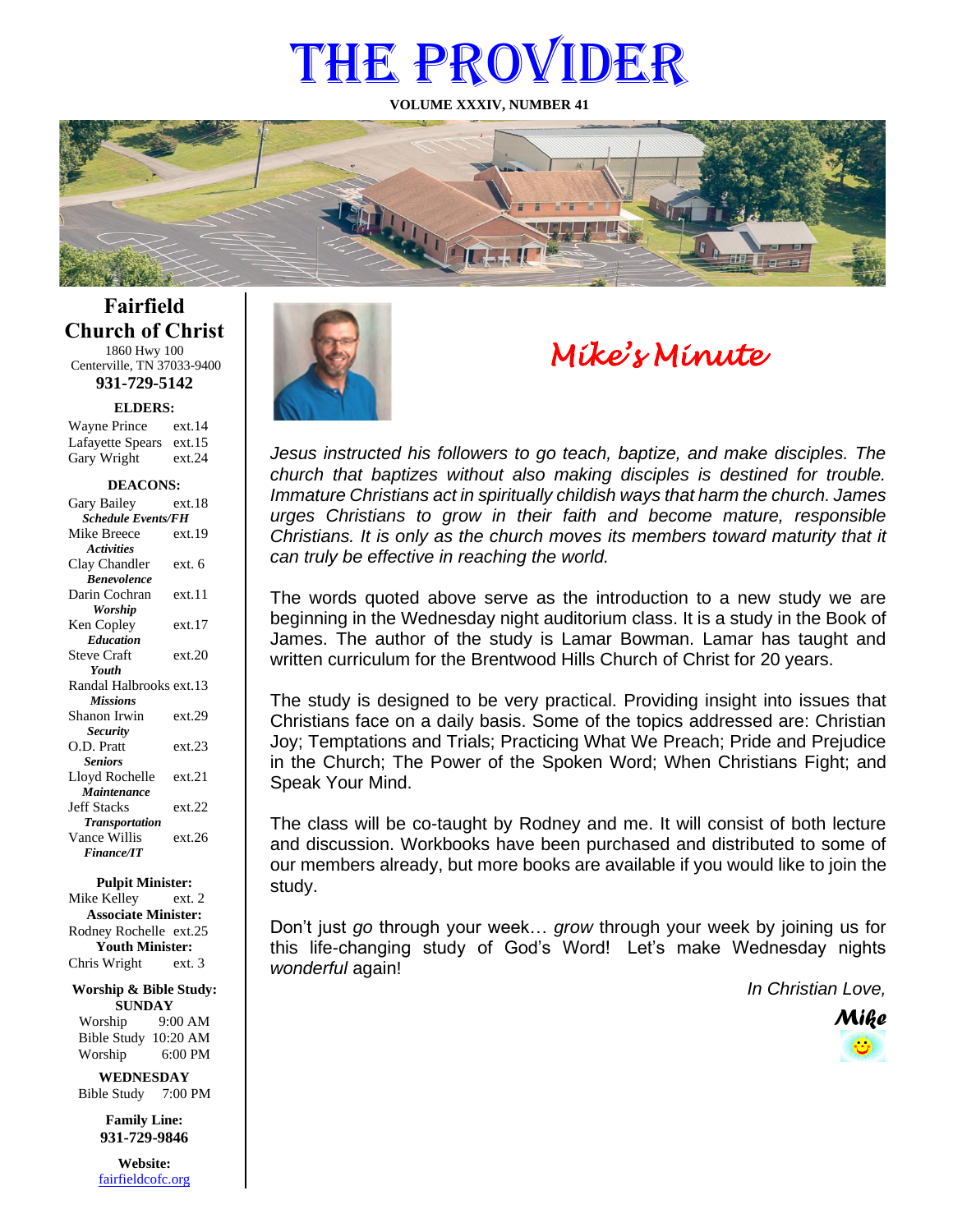

It was good to have the following back at services recently: **Chis Breece, Faye Rochelle, Willie Powers** and **Rick Bruno**.

The bas will be leaving the e The Golden Agers will be going to the Beacon Light Tea Room on Saturday, October 23rd for breakfast. The bus will be leaving the church at 8:00 am. Sign

Our annual hayride will be Saturday, October 23<sup>rd</sup> at Ron & Dawn Mayberry's farm at 1391 Maddox Road in the Grays Bend community starting at 5:00 pm. We will roast hot dogs on an open fire. Boys are asked to bring canned drinks or bottled water; girls are to bring chips and/or desserts. Please bring your own chairs to sit in. Sign up sheets are in both foyers. Please sign up by October  $20<sup>th</sup>$  so we can know how much food we will need.

**Barbara Beard** will celebrate her 85<sup>th</sup> birthday on October 24<sup>th</sup>. There is a box in each foyer for cards to be sent to Barbara-just drop them in the box and they will be taken to her at Hickman County nursing home.

We are collecting money for needy children for Christmas this year. We will take donations thru October 31<sup>st</sup>. Please give your money to Mike Batts or one of the elders.

Our annual community outreach, the **Halloweenie Roast**, will be on Sunday, October 31<sup>st</sup> this year. We will give out hot dogs, chips and candy. We will be needing candy and volunteers to help with the giveaway.

day will be **Josh Copley**; there will be a potluck meal October 31<sup>st</sup> will be fifth Sunday. Our speaker for the following Sunday school. Evening service will be at 12:30 pm. Plan now to attend; please remember that the fifth Sunday contribution is set aside for building maintenance. There will be no 6:00 pm service.

There will be a baby shower for **Alexia Dotson Graham** on November  $7<sup>th</sup>$  from 2-4 pm in the fellowship hall. It's a boy and are registered at Walmart and Amazon.

## MEMORIAL

A special contribution has been given by **Lorraine Bates** to the memory of **Rickey Weems**.



*Members:* Garland Horner (Dickson Horizon), Marlin Lawson (fell at home), Brenda Stoltz, Rick Bruno, June Prince, Helen Shanes, Bob James, Kenneth Chandler, Carol Warren, Thomas Haskins, Lou Dickens, Raymond Stoltz, Paul & Noble Victory, James Coates & Jo Ann Totty.

*Friends & Family:* Floy Lyell (mother of Debbie Breece-hospital), Seth Williams (grandson of Mike & Melissa Worley & great grandson of Charles & Rita Sullivan), Elizabeth Dunn (home), Mike Rhea (broken leg), Mike (St. Thomas Hickman) & Nancy Bradley, Mike Harvill (at his daughters home), Kelley Wilson, Glen England, Isaiah Locke (& family), Jeremy Primm, Bobby McCoy, Melvin Roberson, Willie Taylor, Ronald Loveless, Billie Church, Daniel Spears, Harley Parker, Ann Spencer, Thomas Brady, Donald Brady, Rachael Bellis, April Benson (breast cancer), Michael Noonan, Doris Elam, Neil Jobe, Adam Lawson, Evan Boyd, Donna Gaspard, Roman Surra, Anthony & Rita Stacks, McKinley Moore, Jimmy Jenkins, Doug & Ruby Church, Carolyn Nash, Kathy Swinford Coleman, Grayson Gunter, Jimmy George & William Dale Nash.

*\*\****\***The family of **Seth Williams** requests prayers for him over the next few weeks as he leaves October 18<sup>th</sup> for training to join the Rangers in the armed service. He is the grandson of Mike & Melissa Worley; the great grandson of Charles & Rita Sullivan.

*Life Care:* Hester Moss

*St. Thomas Hickman Nursing Home:* Barbara Beard, Naomi Bailey

*Olive Branch Senior Living, Dickson:* Martha Page



We express our sympathy to the family of **Tonetta England**, mother of **Chris** who passed away.

We also express sympathy to the family of **Helen Rochelle Lively** of Indiana who passed away. She was the sister of **Lloyd Rochelle** and the aunt of **Rodney**.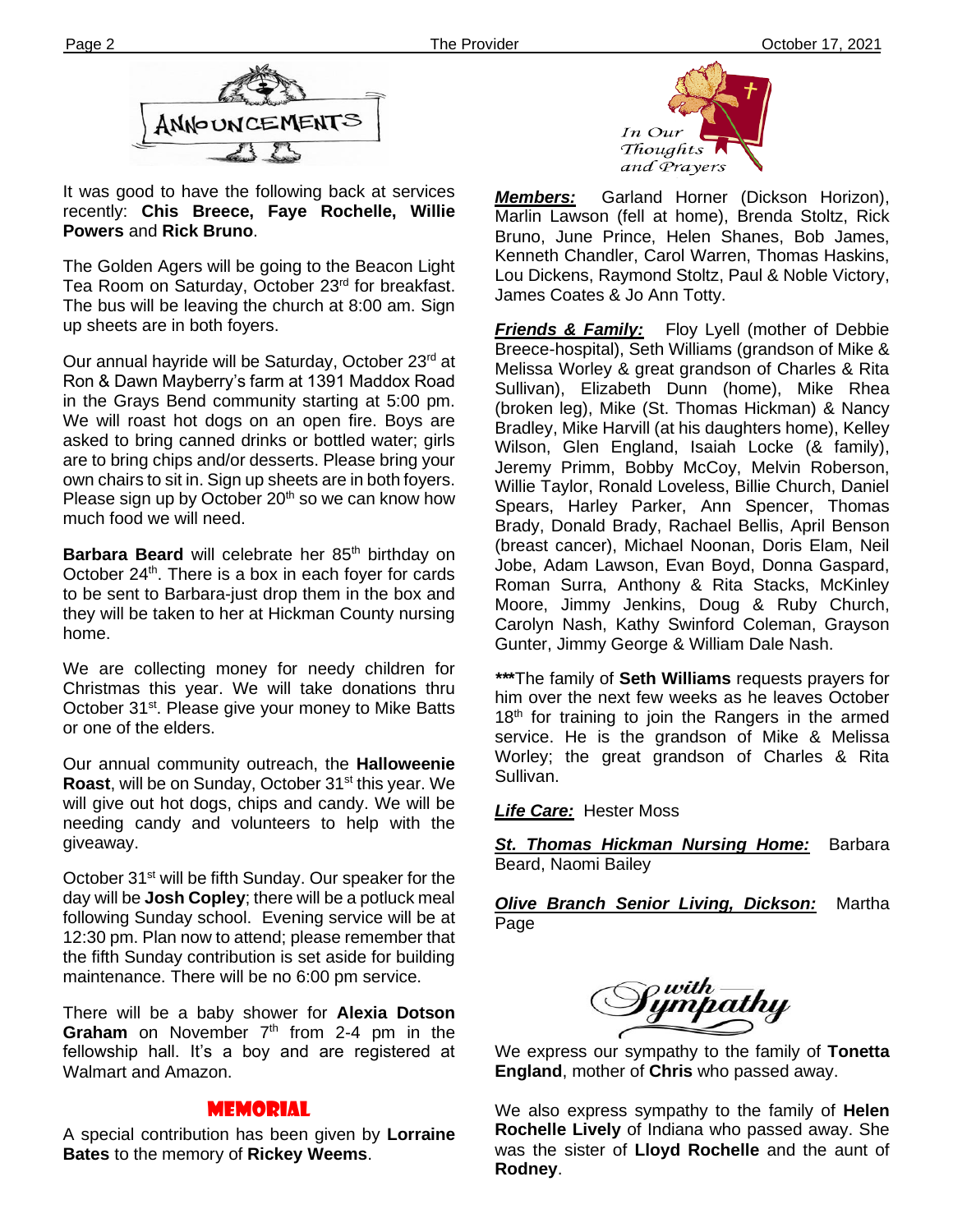

# **Center Fielders News** "God is Omnipotent"

 To be omnipotent is to have unlimited power. This rightly describes our God. There is none equal or even nearly equal to Him. The president is the highest authority in our nation, but when he travels to other countries, he meets other leaders who are equal in rank. God will never meet His equal, because He has no equals. When Satan wanted to exalt himself and be equal with God, he was cast out of heaven and the angels that followed his lead. Hell was prepared for the devil, the angels that followed him, and for anyone else that follows and serves Satan.

 Though God is all-powerful, He is also a God of love. Because of His great love for us, we need not be afraid that God will use His power unjustly. When we stumble or fall, He will not keep knocking us down further but will rather seek to lift us up. We read many times in Scripture that God's people Israel fell into sin, but He was always ready to forgive when they repented and looked to Him again. Many Israelites lost their lives because they perished in sin, but those who repented were forgiven.

 God's great power was evident in His dealings with men such as Pharaoh until he let the Israelites go. His great power is also evident in how He can make a new person out of someone who has rebelled against Him and followed Satan and the world's ways, by yielding their live to His Son, Jesus. Because of God's great love and omnipotence, we can be assured that He can and will care for us no matter how hard the things we face in life. Is there anything too hard for God to do? No!!

*Obey God and watch Him work,*

*Rodney*



- **Oct 17 -** 3<sup>rd</sup>-5<sup>th</sup> grade Devo, during evening service @ FH
- **Oct 19 -** Middle/High School Devo, 6:30-8:30 @ the FH
- **Oct 23 -** Hayride at the Mayberry's. Boys bring canned drinks or bottled water, Girls bring chips or desserts. Sign-up sheets in both foyers.
- **Oct 31 -** Halloweenie Roast, church front porch. Help needed preparing hot dogs and pass out bags.

# MEN TO SERVE October 17

### **SUNDAY MORNING:**

**Song Leader:** Darin Cochran  **Opening Prayer:** Mike Breece **Scripture Reading:** Keith Harvill  **Scripture: James 1:22-25 Preside Lord's Supper:** Roy McCoy  **Alternates:** Adam Jude, Kenneth Jett  **Announcements:** Rodney Rochelle  **Closing Prayer:** Jerrie W Barber **Van Driver:** Gary Basford 931-628-0355

### **SUNDAY EVENING:**

**Announcements:** Randal Halbrooks **Scripture Reading:** Jeff Stacks  **Scripture: John 14:1-6 Song Leader:** Jeff Rose **Opening Prayer:** Wayne Prince **Lord's Supper:** Chris Wright, Boyce Cannon **Closing Prayer:** James Swaw **Van Driver:** Gary Basford 931-628-0355

# **WEDNESDAY NIGHT:**

**Announcements:** Gary Wright **Song Leader:** Gary Basford **Opening Prayer:** Randal Halbrooks **Invitation:** Mike Kelley  **Van Driver:** Gary Basford 931-628-0355





Thank you to Fairfield church of Christ for the prayers, kind words, and eulogy for our brother, Rickey. Appreciate the food prepared for our family after the memorial service. God bless the members of the Fairfield church of Christ!

The **Weems** Family